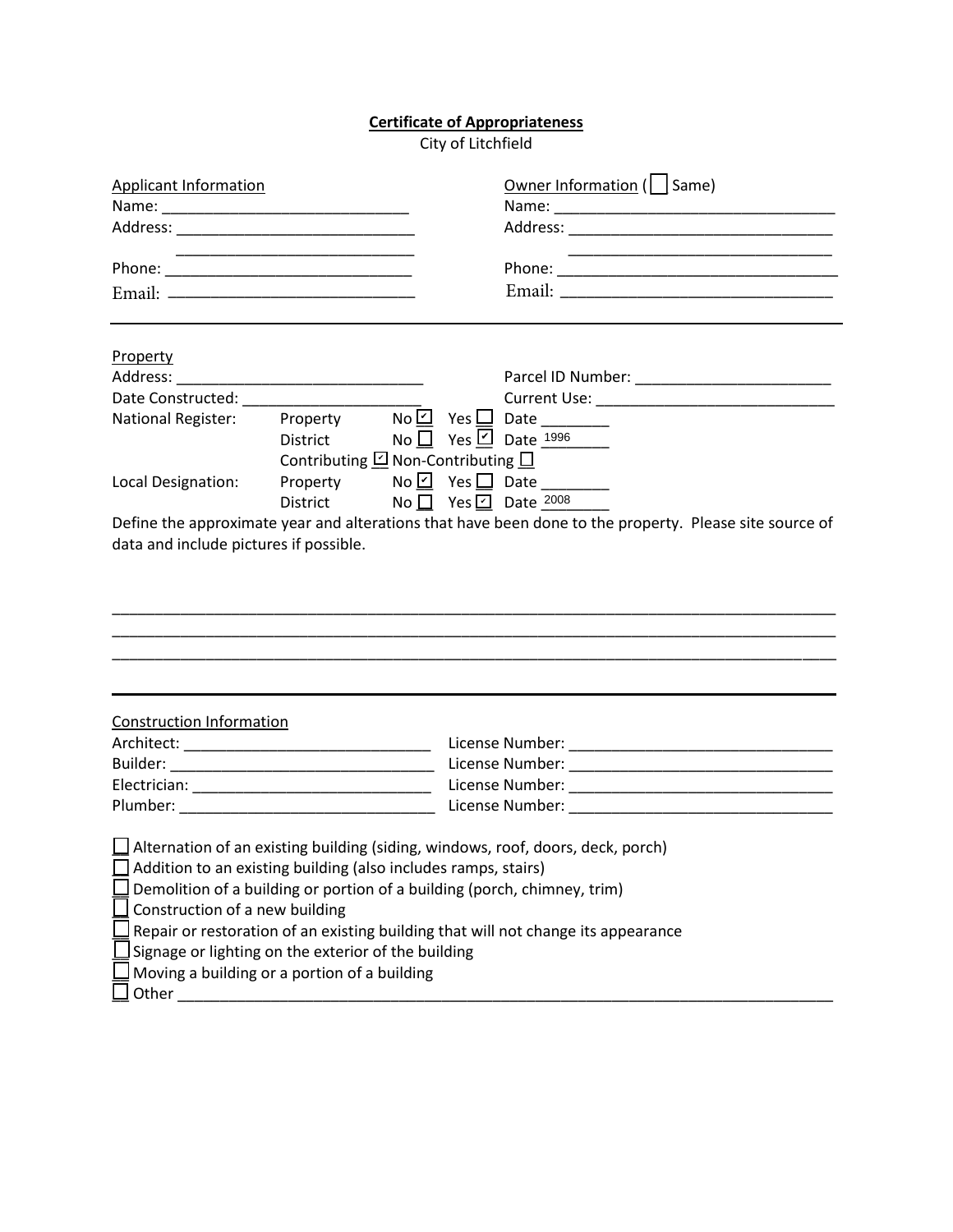| <b>Certificate of Appropriateness Application</b>                                                                                                                                                                              |                                                                                                                                                                                                                                                                                                                    |  |  |  |
|--------------------------------------------------------------------------------------------------------------------------------------------------------------------------------------------------------------------------------|--------------------------------------------------------------------------------------------------------------------------------------------------------------------------------------------------------------------------------------------------------------------------------------------------------------------|--|--|--|
| <b>Scope of Work Form</b>                                                                                                                                                                                                      |                                                                                                                                                                                                                                                                                                                    |  |  |  |
|                                                                                                                                                                                                                                |                                                                                                                                                                                                                                                                                                                    |  |  |  |
| Detailed descriptions of work that includes site work, new construction, alternations, painting, etc.                                                                                                                          |                                                                                                                                                                                                                                                                                                                    |  |  |  |
| May use additional pages if necessary.                                                                                                                                                                                         |                                                                                                                                                                                                                                                                                                                    |  |  |  |
| Number: _____ Architectural feature: ______________________ Approximate date of feature: ________                                                                                                                              |                                                                                                                                                                                                                                                                                                                    |  |  |  |
|                                                                                                                                                                                                                                |                                                                                                                                                                                                                                                                                                                    |  |  |  |
|                                                                                                                                                                                                                                |                                                                                                                                                                                                                                                                                                                    |  |  |  |
|                                                                                                                                                                                                                                |                                                                                                                                                                                                                                                                                                                    |  |  |  |
|                                                                                                                                                                                                                                |                                                                                                                                                                                                                                                                                                                    |  |  |  |
| Number: _____ Architectural feature: ______________________ Approximate date of feature: ________                                                                                                                              |                                                                                                                                                                                                                                                                                                                    |  |  |  |
|                                                                                                                                                                                                                                | Drawing Number: ____________________                                                                                                                                                                                                                                                                               |  |  |  |
|                                                                                                                                                                                                                                |                                                                                                                                                                                                                                                                                                                    |  |  |  |
|                                                                                                                                                                                                                                |                                                                                                                                                                                                                                                                                                                    |  |  |  |
|                                                                                                                                                                                                                                |                                                                                                                                                                                                                                                                                                                    |  |  |  |
|                                                                                                                                                                                                                                | Drawing Number: _________________                                                                                                                                                                                                                                                                                  |  |  |  |
| Describe existing feature and its condition: ___________________________________                                                                                                                                               |                                                                                                                                                                                                                                                                                                                    |  |  |  |
| Describe work and impact on existing feature: _________                                                                                                                                                                        |                                                                                                                                                                                                                                                                                                                    |  |  |  |
| Number: _____ Architectural feature: _____________________                                                                                                                                                                     | Approximate date of feature:                                                                                                                                                                                                                                                                                       |  |  |  |
|                                                                                                                                                                                                                                | Drawing Number: _________________                                                                                                                                                                                                                                                                                  |  |  |  |
|                                                                                                                                                                                                                                |                                                                                                                                                                                                                                                                                                                    |  |  |  |
| Describe work and impact on existing feature: Description of the control of the control of the control of the control of the control of the control of the control of the control of the control of the control of the control |                                                                                                                                                                                                                                                                                                                    |  |  |  |
|                                                                                                                                                                                                                                | City of Litchfield<br>Describe existing feature and its condition: ___________________________________<br>Number: _____ Architectural feature: ______________________ Approximate date of feature: ________<br>Describe existing feature and its condition: Description of the existing feature and its condition. |  |  |  |